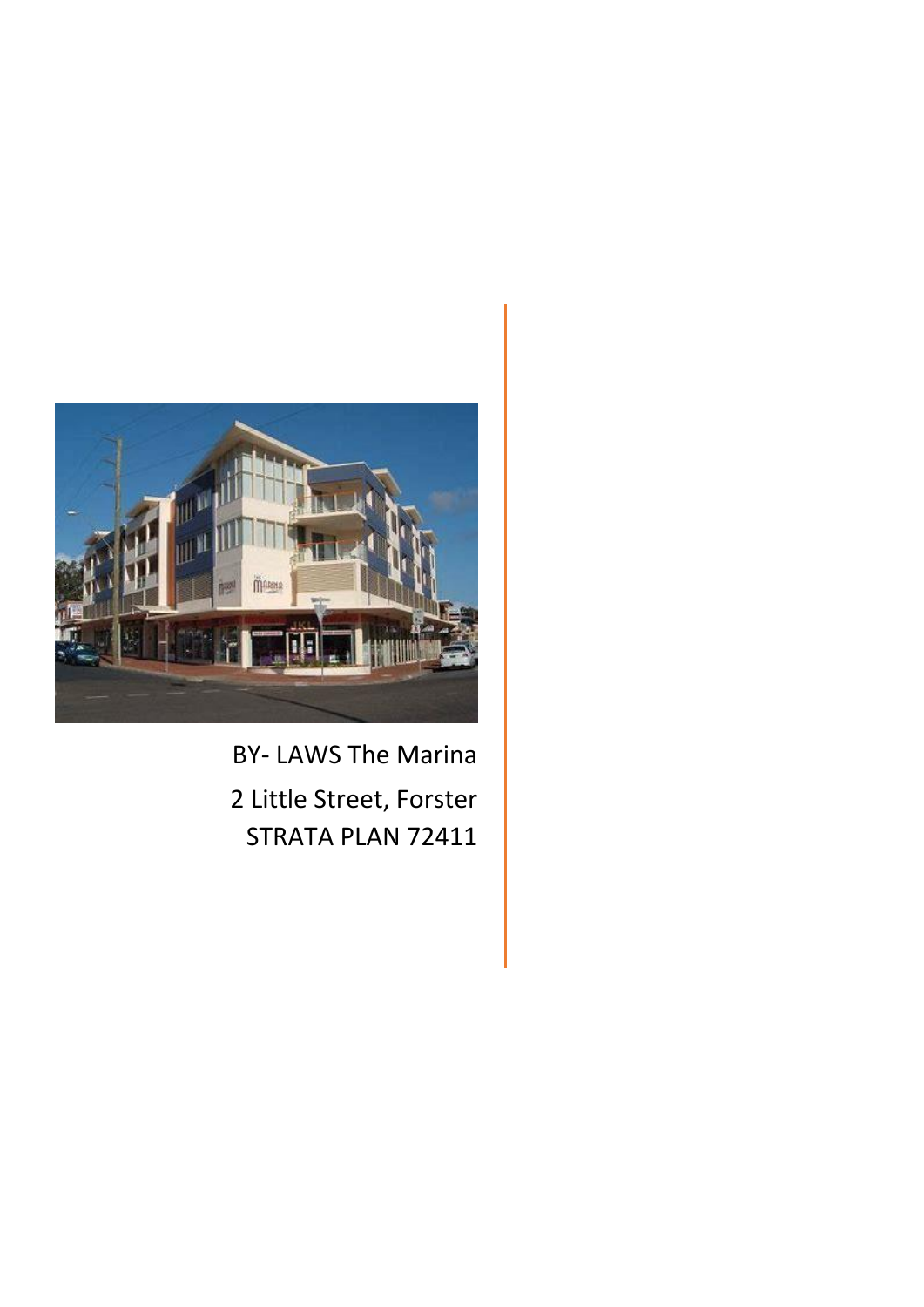# **1 Vehicles**

An owner or occupier of a lot must not park or stand any motor or other vehicle on common property, or permit a motor vehicle to be parked or stood on common property, except with the prior written approval of the owners corporation or as permitted by a sign authorised by the owners corporation.

### **2 Changes to common property**

- (1) An owner or person authorised by an owner may install, without the consent of the owners corporation—
- (a) any locking or other safety device for protection of the owner's lot against intruders or to improve safety within the owner's lot, or
- (b) any screen or other device to prevent entry of animals or insects on the lot, or
- (c) any structure or device to prevent harm to children.
- (2) Any such locking or safety device, screen, other device or structure must be installed in a competent and proper manner and must have an appearance, after it has been installed, in keeping with the appearance of the rest of the building.
- (3) Clause (1) does not apply to the installation of anything that is likely to affect the operation of fire safety devices in the lot or to reduce the level of safety in the lots or common property.
- (4) The owner of a lot must—
- (a) maintain and keep in a state of good and serviceable repair any installation or structure referred to in clause (1) that forms part of the common property and that services the lot, and
- (b) repair any damage caused to any part of the common property by the installation or removal of any locking or safety device, screen, other device or structure referred to in clause (1) that forms part of the common property and that services the lot.

### **4 Obstruction of common property**

An owner or occupier of a lot must not obstruct lawful use of common property by any person except on a temporary and non-recurring basis.

### **5 Keeping of Animals Option A**

(1) Subject to section 49 (4), an owner or occupier of a lot must not without the prior written approval of the owners corporation, keep any animal (except fish kept in a secure aquarium on the lot) on the lot or the common property.

(2) The owners corporation must not unreasonably withhold its approval of the keeping of an animal on a lot or the common property.

(3) An owner or occupier of a lot who keeps an assistance animal on the lot must, if required to do so by the owners corporation, provide evidence to the owners corporation demonstrating that the animal is an assistance animal as referred to in section 9 of the *[Disability Discrimination Act 1992](http://www.legislation.gov.au/)* of the Commonwealth.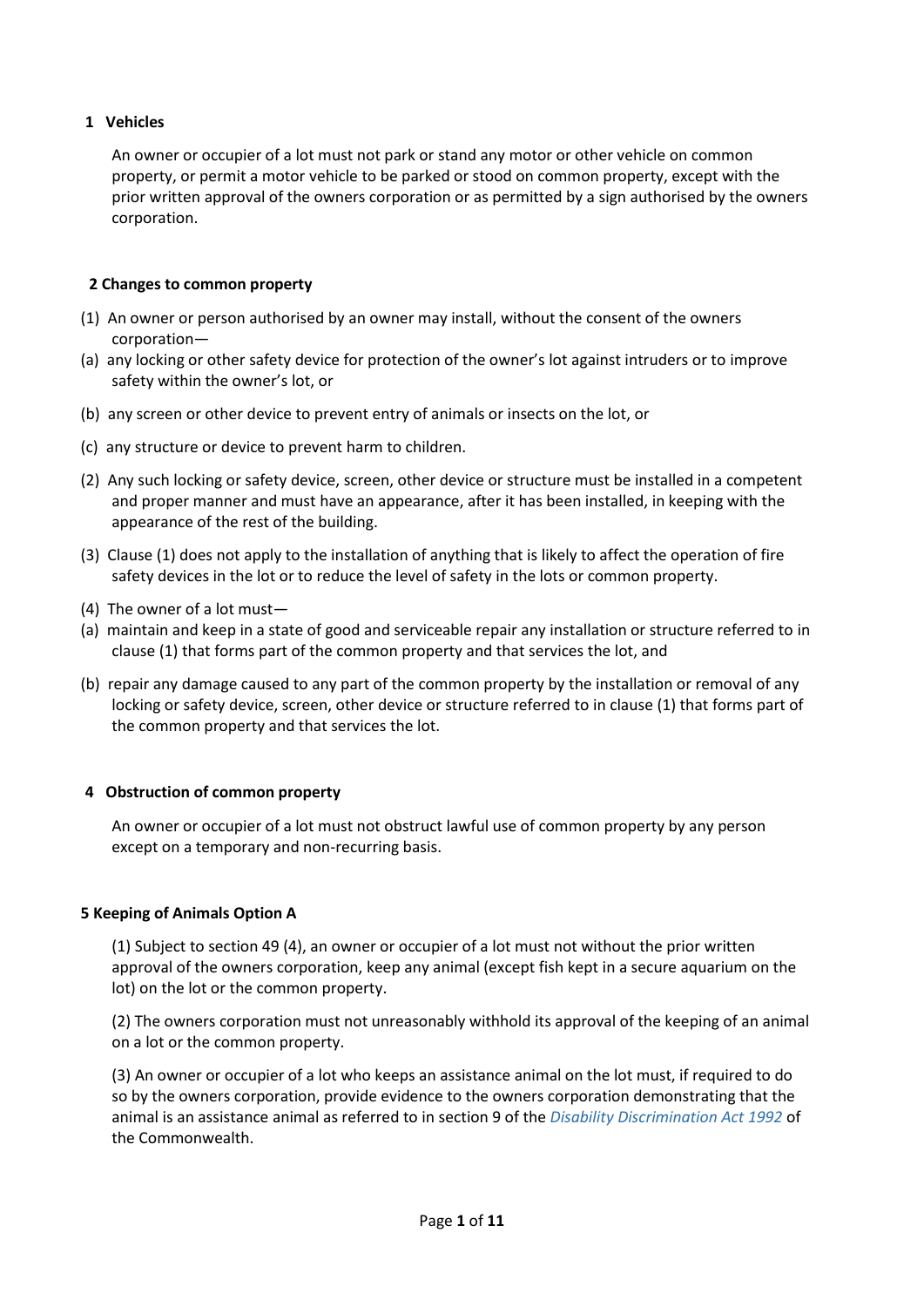# **6 Noise**

An owner or occupier of a lot, or any invitee of an owner or occupier of a lot, must not create any noise on a lot or the common property likely to interfere with the peaceful enjoyment of the owner or occupier of another lot or of any person lawfully using common property.

### **7 Behaviour of owners, occupiers and invitees**

- (1) An owner or occupier of a lot, or any invitee of an owner or occupier of a lot, when on common property must be adequately clothed and must not use language or behave in a manner likely to cause offence or embarrassment to the owner or occupier of another lot or to any person lawfully using common property.
- (2) An owner or occupier of a lot must take all reasonable steps to ensure that invitees of the owner or occupier—
- (a) do not behave in a manner likely to interfere with the peaceful enjoyment of the owner or occupier of another lot or any person lawfully using common property, and
- (b) without limiting paragraph (a), that invitees comply with clause (1).

## **8 Children playing on common property in building**

An owner or occupier of a lot must not permit any child of whom the owner or occupier has control to play on common property within the building or, unless accompanied by an adult exercising effective control, to be or to remain on common property comprising a car parking area or other area of possible danger or hazard to children.

### **9 Smoke penetration**

Option A

- (1) An owner or occupier, and any invitee of the owner or occupier, must not smoke tobacco or any other substance on the common property.
- (2) An owner or occupier of a lot must ensure that smoke caused by the smoking of tobacco or any other substance by the owner or occupier, or any invitee of the owner or occupier, on the lot does not penetrate to the common property or any other lot.

# **10 Preservation of fire safety**

The owner or occupier of a lot must not do any thing or permit any invitees of the owner or occupier to do any thing on the lot or common property that is likely to affect the operation of fire safety devices in the parcel or to reduce the level of fire safety in the lots or common property.

### **11 Storage of inflammable liquids and other substances and materials**

(1) An owner or occupier of a lot must not, except with the prior written approval of the owners corporation, use or store on the lot or on the common property any inflammable chemical, liquid or gas or other inflammable material.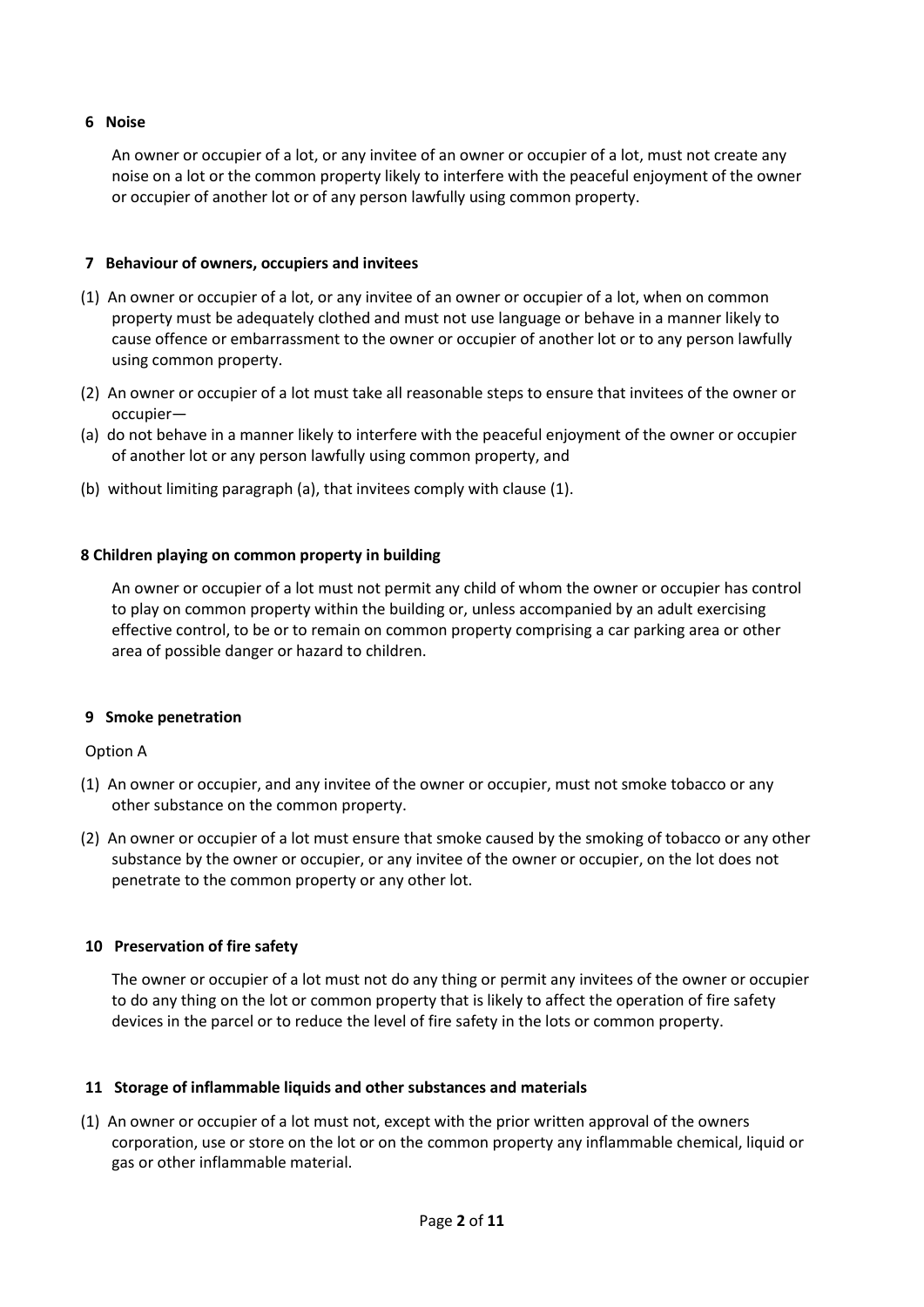(2) This by-law does not apply to chemicals, liquids, gases or other material used or intended to be used for domestic purposes, or any chemical, liquid, gas or other material in a fuel tank of a motor vehicle or internal combustion engine.

# **12 Appearance of lot**

- (1) The owner or occupier of a lot must not, without the prior written approval of the owners corporation, maintain within the lot anything visible from outside the lot that, viewed from outside the lot, is not in keeping with the rest of the building.
- (2) This by-law does not apply to the hanging of any clothing, towel, bedding or other article of a similar type in accordance with by-law 14.

# **13 Cleaning windows and doors**

- (1) Except in the circumstances referred to in clause (2), an owner or occupier of a lot is responsible for cleaning all interior and exterior surfaces of glass in windows and doors on the boundary of the lot, including so much as is common property.
- (2) The owner's corporation is responsible for cleaning regularly all exterior surfaces of glass in windows and doors that cannot be accessed by the owner or occupier of the lot safely or at all.
- (3) As per motion 13 Annual General Meeting 29 October 2019 all inaccessible windows within the complex will be cleaned three times per year.

# **14 Hanging out of washing**

(1) An owner or occupier of a lot may hang washing on any part of the lot other than over the balcony railings. The washing may only be hung for a reasonable period.

(2) In this by-law—

*washing* includes any clothing, towel, bedding or other article of a similar type.

# **15 Disposal of waste—bins for individual lots [applicable where individual lots have bins]**

- (1) An owner or occupier of a lot must not deposit or throw on the common property any rubbish, dirt, dust or other material or discarded item except with the prior written approval of the owners corporation.
- (2) An owner or occupier of a lot must not deposit in a toilet, or otherwise introduce or attempt to introduce into the plumbing system, any item that is not appropriate for any such disposal (for example, a disposable nappy).
- (3) An owner or occupier must—
- (a) comply with all reasonable directions given by the owners corporation as to the disposal and storage of waste (including the cleaning up of spilled waste) on common property, and
- (b) comply with the local council's guidelines for the storage, handling, collection and disposal of waste.
- (4) An owner or occupier of a lot must maintain bins for waste within the lot, or on any part of the common property that is authorised by the owners corporation, in clean and dry condition and appropriately covered.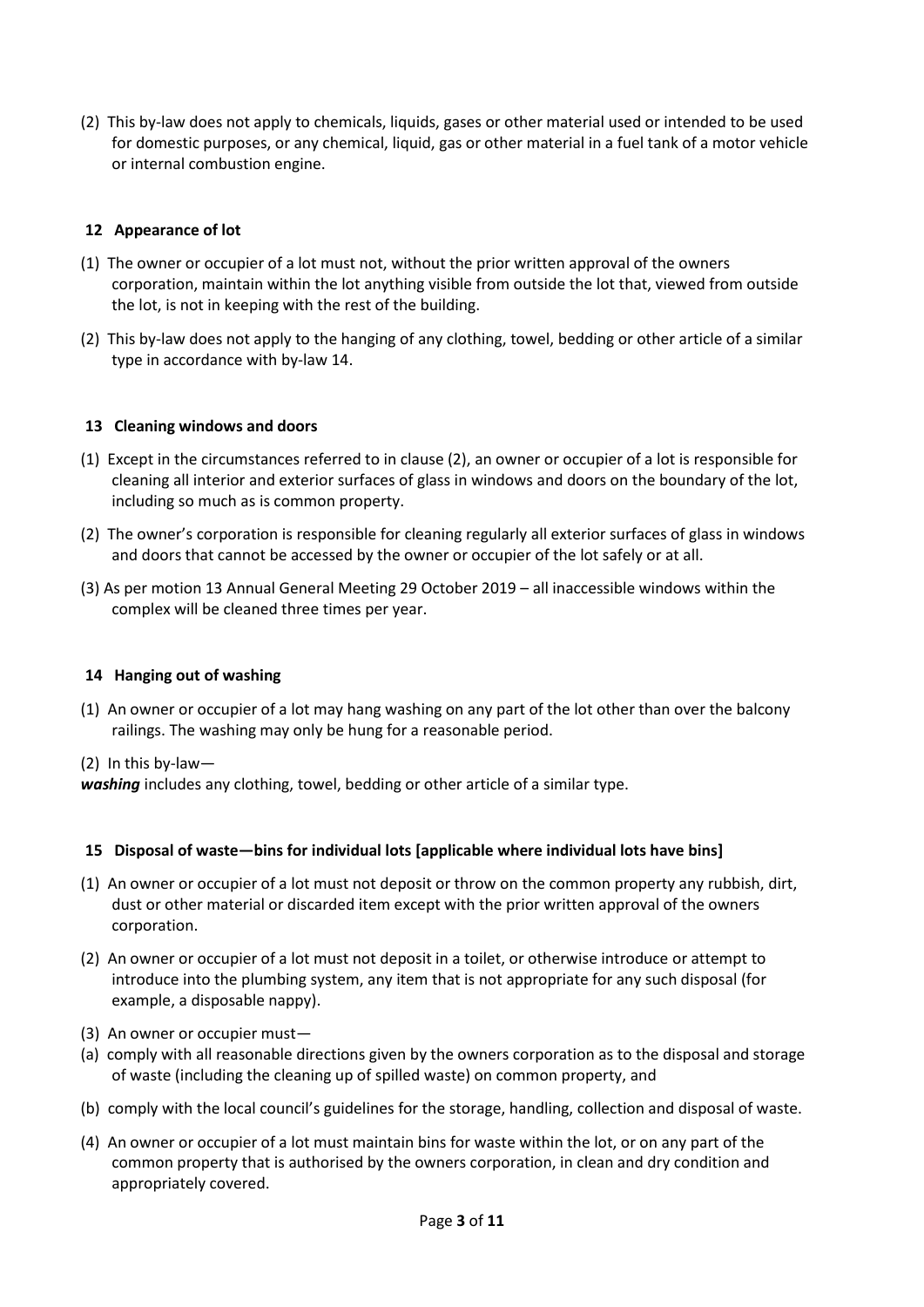- (5) An owner or occupier of a lot must not place any thing in the bins of the owner or occupier of any other lot except with the permission of that owner or occupier.
- (6) An owner or occupier of a lot must place the bins within an area designated for collection by the owners corporation not more than 12 hours before the time at which waste is normally collected and, when the waste has been collected, must promptly return the bins to the lot or other area authorised for the bins.
- (7) An owner or occupier of a lot must notify the local council of any loss of, or damage to, bins provided by the local council for waste.
- (8) The owners corporation may give directions for the purposes of this by-law by posting signs on the common property with instructions on the handling of waste that are consistent with the local council's requirements or giving notices in writing to owners or occupiers of lots.
- (9) In this by-law—

*bin* includes any receptacle for waste. *waste* includes garbage and recyclable material.

# **16 Disposal of waste—shared bins [applicable where bins are shared by lots]**

- (1) An owner or occupier of a lot must not deposit or throw on the common property any rubbish, dirt, dust or other material or discarded item except with the prior written approval of the owners corporation.
- (2) An owner or occupier of a lot must not deposit in a toilet, or otherwise introduce or attempt to introduce into the plumbing system, any item that is not appropriate for any such disposal (for example, a disposable nappy).
- (3) An owner or occupier must—
- (a) comply with all reasonable directions given by the owners corporation as to the disposal and storage of waste (including the cleaning up of spilled waste) on common property, and
- (b) comply with the local council's guidelines for the storage, handling, collection and disposal of waste.
- (4) The owners corporation may give directions for the purposes of this by-law by posting signs on the common property with instructions on the handling of waste that are consistent with the local council's requirements or giving notices in writing to owners or occupiers of lots.
- (5) In this by-law—

*bin* includes any receptacle for waste.

*waste* includes garbage and recyclable material.

# **17 Change in use or occupation of lot to be notified**

- (1) An occupier of a lot must notify the owners corporation if the occupier changes the existing use of the lot.
- (2) Without limiting clause (1), the following changes of use must be notified—
- (a) a change that may affect the insurance premiums for the strata scheme (for example, if the change of use results in a hazardous activity being carried out on the lot, or results in the lot being used for commercial or industrial purposes rather than residential purposes),
- (b) a change to the use of a lot for short-term or holiday letting.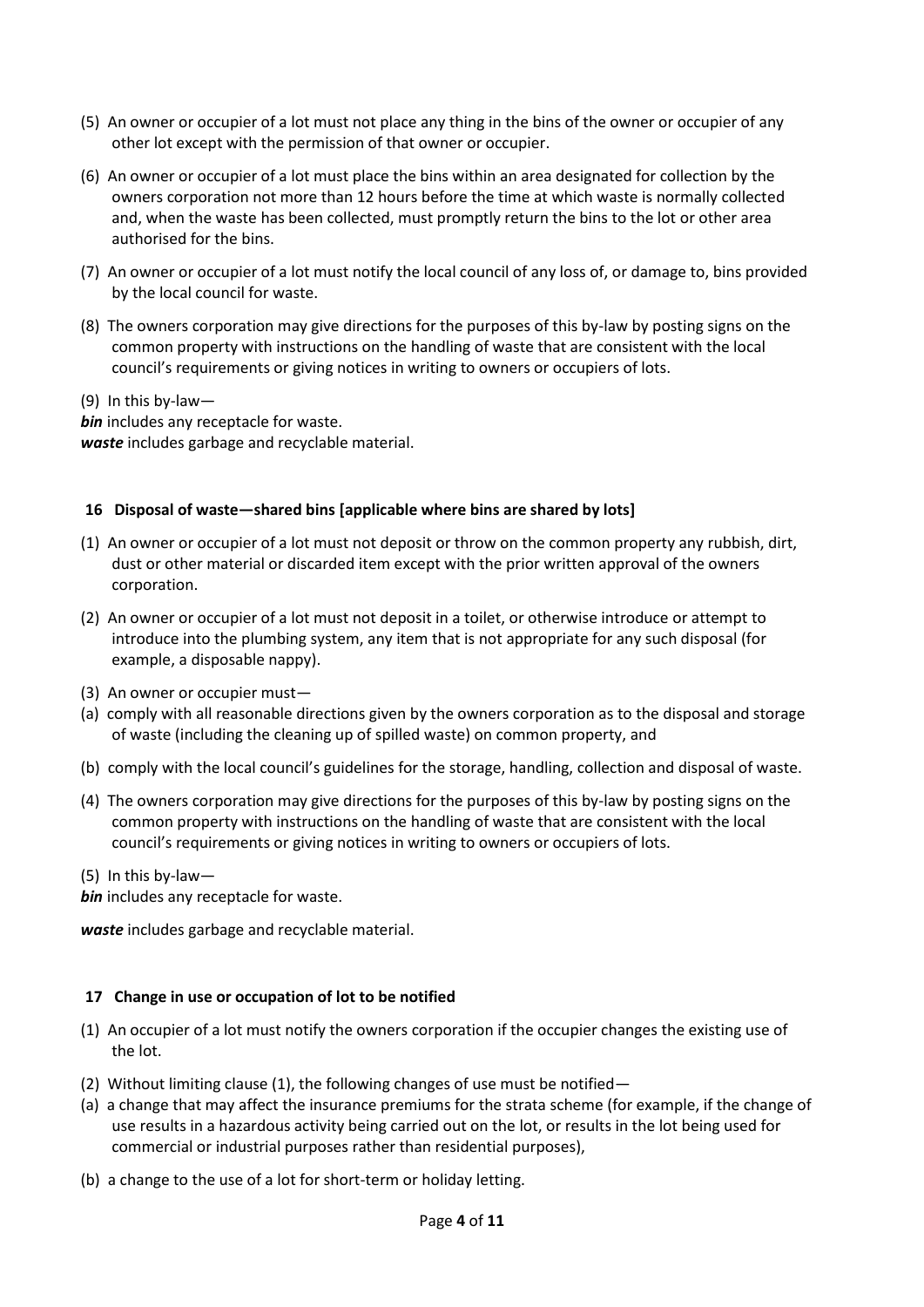(3) The notice must be given in writing at least 21 days before the change occurs or a lease or sublease commences.

## **18 Compliance with planning and other requirements**

- (1) The owner or occupier of a lot must ensure that the lot is not used for any purpose that is prohibited by law.
- (2) The owner or occupier of a lot must ensure that the lot is not occupied by more persons than are allowed by law to occupy the lot (as per council regulations - no more than 2 adults per bedroom + children).

## **19 Provision of amenities or services**

- (1)The owners corporation may, by special resolution, determine to enter into arrangements for the provision of the following amenities or services to one or more of the lots, or to the owners or occupiers of one or more of the lots:
	- (a) security services,
	- (b) promotional services,
	- (c) advertising (excluding Lot 6-25),
	- (d) commercial cleaning,
	- (e) domestic services,
	- (f) garbage disposal and recycling services,
	- (g) electricity, water or gas supply,
	- (h) telecommunication services (for example, cable television)
- (2) If the owners corporation makes a resolution referred to subclause (1) to provide an amenity or service to a lot or to the owner or occupier of a lot, it must indicate in the resolution the amount for which, or the conditions on which, it will provide the amenity or service.
- *Note: Section 111 of the Act provides that an owners corporation may enter into an agreement with an owner or occupier of a lot for the provision of amenities or services by it to the lot or to the owner or occupier.*

### **20. Controls of hours of operation and use of facilities**

- (1) The owners corporation may, by special resolution, make any of the following determinations if it considers the determination is appropriate for the control, management, administration, use or enjoyment of the lots of the lots and common property of the strata scheme:
	- (a) that commercial or business activities may be conducted on a lot or common property only during certain times,
	- (b) that facilities situated on the common property may be used only during certain times or on certain conditions.
- (2) An owner or occupier of a lot must comply with a determination referred to in subclause (1).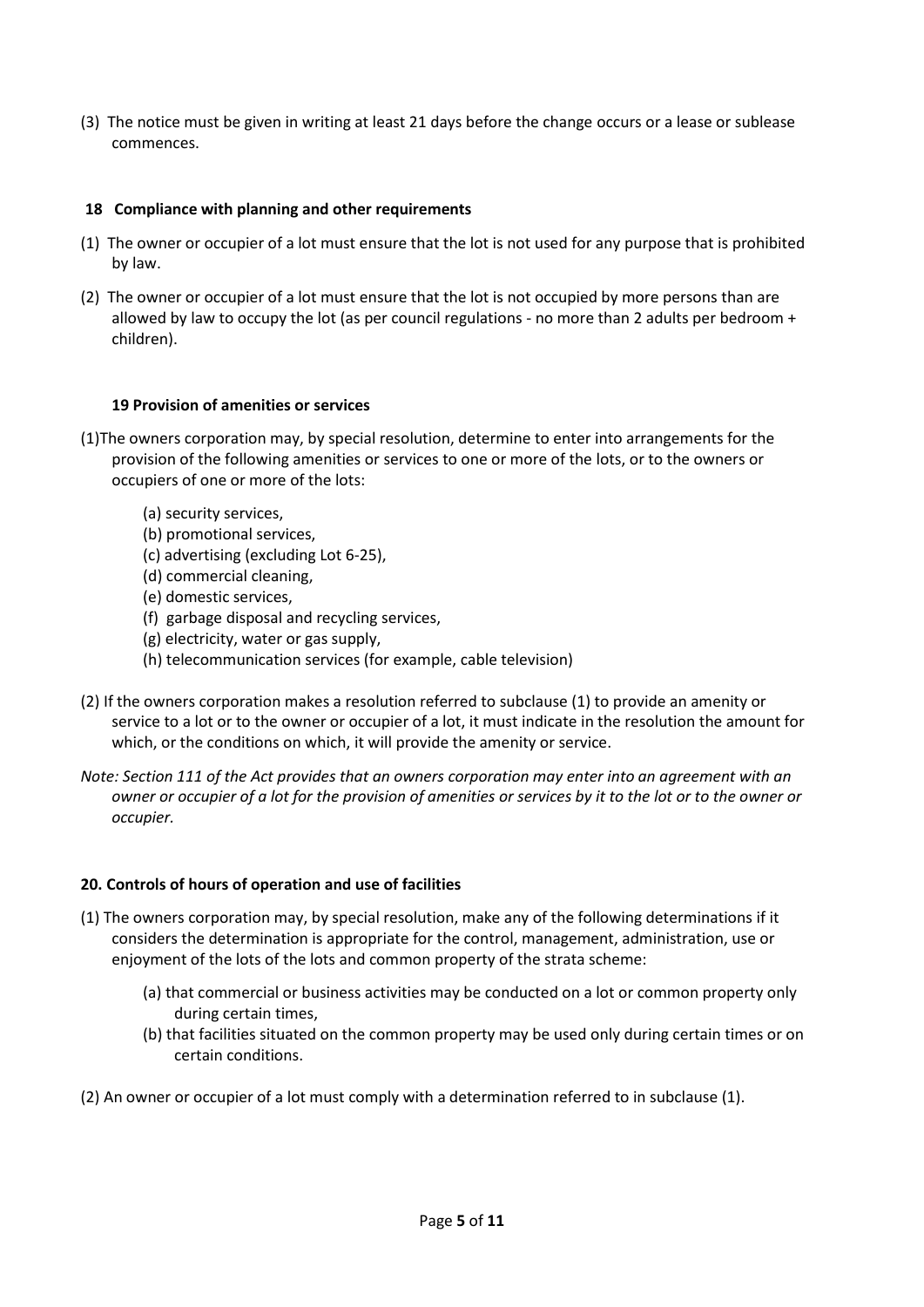## **21. Moving furniture and other objects on or through common property**

- (1) An owner or occupier of a lot must not transport any furniture or large object through or on common property within the building unless sufficient notice has first been given to the executive committee so as to enable the executive committee to arrange for its nominee to be present at the time when the owner or occupier does so.
- (2) An owners corporation may resolve that furniture or large objects are to be transported through or on the common property (whether in the building or not) in a specified manner.
- (3) If the owners corporation has specified, by resolution, the manner in which furniture or large objects are to be transported, an owner or occupier of a lot must not transport any furniture or large object through or on common property except in accordance with that resolution.

### **Special By-Law 1 Open Space Outdoor Area EGM 10.9.04**

- (1) The Marina open space outdoor area which is located on the second floor between Lot 6 and Lot 15 forms part of common property.
- (2) The area may be accessed during daylight hours only by way of master key which is supplied to all owners at the time of purchase.
- (3) Food, alcohol and glass are not permitted in the Marina open space area. This area is not to be used for storage.
- (4) All children under the age of 16 must be accompanied by a responsible adult in the open space outdoor area.
- (5) Noise must be kept to a minimum and the door must remain closed at all times.

### **Special By-Law 2 Air Conditioning Housing & Maintenance Area EGM 10.9.04**

- (1) The Marina Air Conditioning Housing & Maintenance Area, located on the second floor in the area marked foyer on the Strata Plan, forms part of the common property.
- (2) The area may be accessed by a qualified tradesperson for the purpose of repairing & maintaining the common property air conditioning units.
- (3) Access to Tradespersons is permitted by way of a master key held by the Strata Manager and by authority of the owner's corporation.
- (4) The Air Conditioning Housing & Maintenance Area is not to be used for storage.

### **Special By-Law 3 Common Property Storage Area on Floors 2 & 3 EGM 10.9.04**

- (1) The owner's corporation may rent the common property storage areas as defined on Annexure 1 to the By Laws for the sum as prescribed in the Valuation at Annexure 2 to these By Laws for a term of 12 months.
- (2) A Motion must be included on each years' Annual General Meeting Agenda to consider rent for the common property storage areas and to determine a value to be charged for the rental of these areas for the next 12 months.
- (3) The amount collected in rent for the common property storage areas must be paid to the owner's corporation on a monthly basis and is due and payable on the first Monday in each month.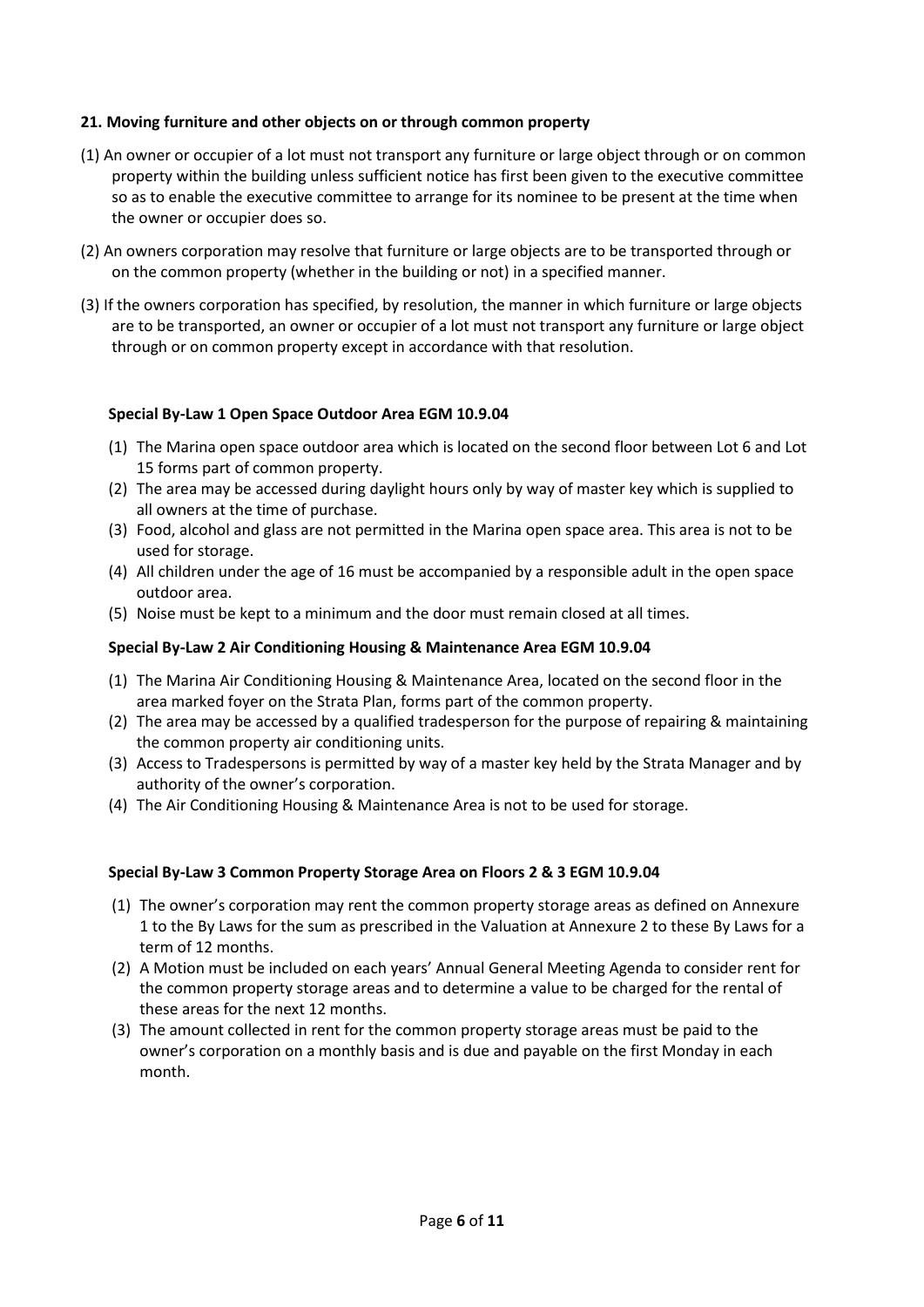## **Special By-Law 4 Common property memorandum adopted AGM 1.11.18**

### **Owners corporation responsibilities for maintenance, repair or replacement**

- 1. **Balcony and courtyards** (a) columns and railings (b) doors, windows and walls (unless the plan was registered before 1 July 1974 – refer to the registered strata plan) (c) balcony ceilings (including painting) (d) security doors, other than those installed by an owner after the registration of the strata plan (e) original tiles and associated waterproofing, affixed at the time of registration of the strata plan (f) common wall fencing, shown as a thick line on the strata plan (g) dividing fences on a boundary of the strata parcel that adjoin neighbouring land (h) awnings within common property outside the cubic space of a balcony or courtyard (i) walls of planter boxes shown by a thick line on the strata plan (j) that part of a tree which exists within common property
- 2. **Ceiling/Roof** (a) false ceilings installed at the time of registration of the strata plan (other than painting, which shall be the lot owner's responsibility) (b) plastered ceilings and vermiculite ceilings (other than painting, which shall be the lot owner's responsibility) (c) guttering (d) membranes
- 3. **Electrical** (a) air conditioning systems serving more than one lot (b) automatic garage door opener, other than those installed by an owner after the registration of the strata plan and not including any related remote controller (c) fuses and fuse board in meter room (d) intercom handset and wiring serving more than one lot (e) electrical wiring serving more than one lot (f) light fittings serving more than one lot (g) power point sockets serving more than one lot (h) smoke detectors whether connected to the fire board in the building or not (and other fire safety equipment subject to the regulations made under the Environmental Planning and Assessment Act 1979) (i) telephone, television, internet and cable wiring within common property walls (j) television aerial ,satellite dish, or cable or internet wiring serving more than one lot, regardless of whether it is contained within any lot or on common property (k) lifts and lift operating systems
- 4. **Entrance door** (a) original door lock or its subsequent replacement (b) entrance door to a lot including all door furniture and automatic closer (c) security doors, other than those installed buy an owner after registration of the strata plan
- 5. **Floor** (a) original floorboards or parquetry flooring affixed to common property floors (b) mezzanines and stairs within lots, if shown as a separate level in the strata plan (c) original floor tiles and associated waterproofing affixed to common property floors at the time of registration of the strata plan (d) sound proofing floor base (e.g. magnesite), but not including any sound proofing installed by an owner after the registration of the strata plan
- 6. **General** (a) common property walls (b) the slab dividing two storeys of the same lot, or one storey from an open space roof area e.g. a townhouse or villa (unless the plan was registered before 1 July 1974 – refer to the registered strata plan) (c) any door in a common property wall (including all original door furniture) (d) skirting boards, architraves and cornices on common property walls (other than painting which shall be the lot owner's responsibility) (e) original tiles and associated waterproofing affixed to the common property walls at the time of registration of the strata plan (f) ducting cover or structure covering a service that serves more than one lot or the common property (g) ducting for the purposes of carrying pipes servicing more than one lot (h) exhaust fans outside the lot (i) hot water service located outside of the boundary of any lot or where that service serves more than one lot (j) letter boxes within common property (k) swimming pool and associated equipment (l) gym equipment
- 7. **Parking/Garage** (a) carports, other than those within the cubic space of a lot and referred to in the strata plan, or which have been installed by and owner after registration of the strata plan (b) electric garage door opener (motor and device) including automatic opening mechanism which serves more than one lot (c) garage doors, hinge mechanism and lock, if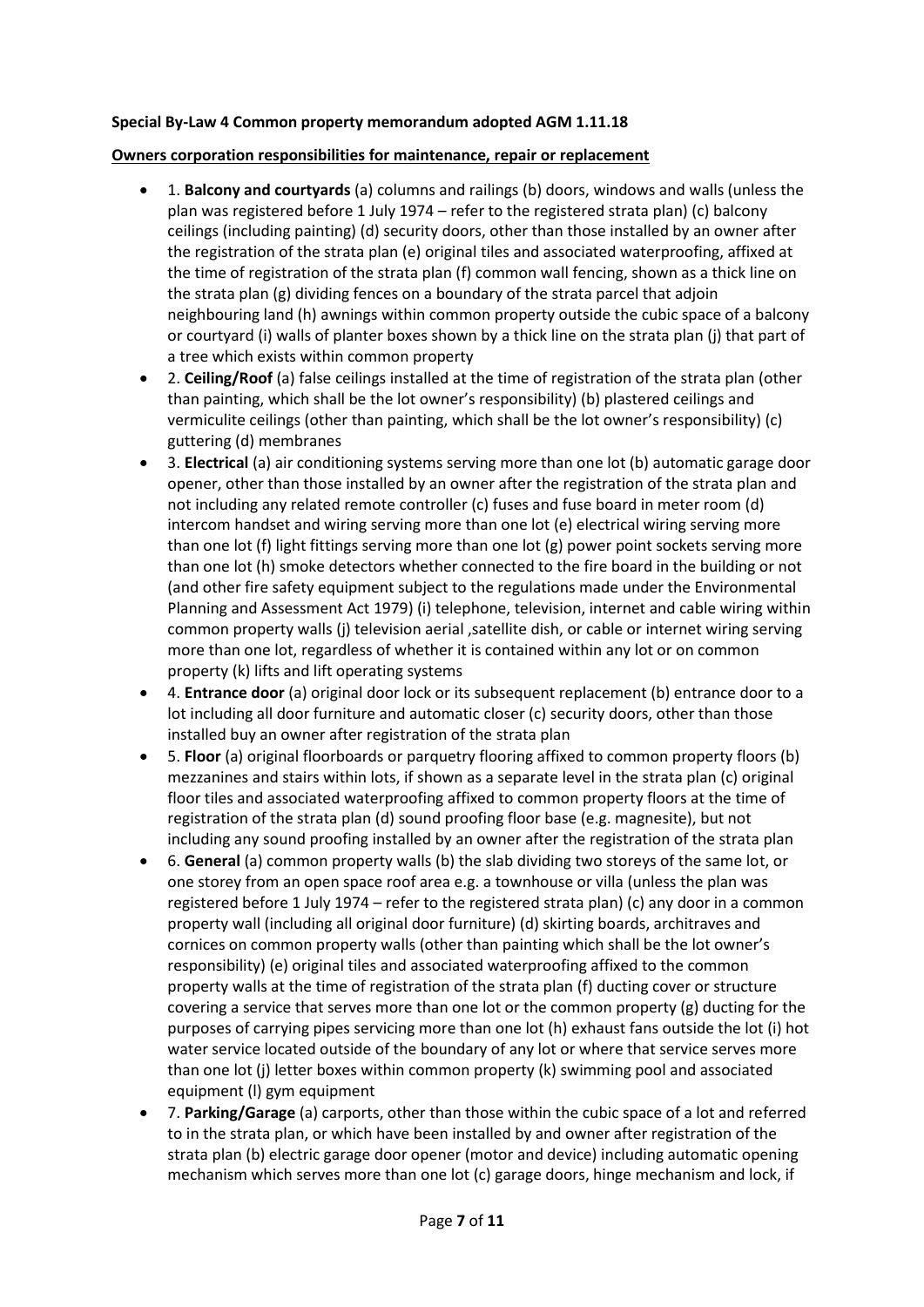shown by a thick line on the strata plan or if outside the cubic space of the lot (d) mesh between parking spaces, if shown by a thick line on the strata plan

- 8. **Plumbing** (a) floor drain or sewer in common property (b) pipes within common property wall, floor or ceiling (c) main stopcock to unit (d) storm water and on-site detention systems below ground
- 9. **Windows** (a) windows in common property walls, including window furniture, sash cord and window seal (b) insect-screens, other than those installed by an owner after the registration of the strata plan (c) original lock or other lock if subsequently replacement by the owners corporation

# **Lot owner responsibilities for maintenance, repair or replacement.**

- 1. **Balcony & Courtyards** (a) awnings, decks, pergola, privacy screen, louvres, retaining walls, planter walls, steps or other structures within the cubic space of a balcony or courtyard and not shown as common property on the strata plan (b) that part of a tree within the cubic space of a lot
- 2. **Ceiling/Roof** (a) false ceilings inside the lot installed by an owner after the registration of the strata plan
- 3. **Electrical** (a) air conditioning systems, whether inside or outside of a lot, which serve only that lot (b) fuses and fuse boards within the lot and serving only that lot (c) in-sink food waste disposal systems and water filtration systems (d) electrical wiring in non-common property walls within a lot and serving only that lot (e) light fittings, light switches and power point sockets within the lot serving only that lot (f) telephone, television, internet and cable wiring within non-common property walls and serving only that lot (g) telephone, television, internet and cable service and connection sockets (h) intercom handsets serving one lot and associated wiring located within non-common walls
- 4. **Entrance door** (a) door locks additional to the original lock (or subsequent replacement of the original lock) (b) keys, security cards and access passes
- 5. **Floor** (a) floor tiles and any associated waterproofing affixed by an owner after the registration of the strata plan (b) lacquer and staining on surface of floorboards or parquetry flooring (c) internal carpeting and floor coverings, unfixed floating floors (d) mezzanines and stairs within lots that are not shown or referred to in the strata plan
- 6. **General** (a) internal (non-common property) walls (b) paintwork inside the lot (including ceiling and entrance door) (c) built-in wardrobes, cupboards, shelving (d) dishwasher (e) stove (f) washing machine and clothes dryer (g) hot water service exclusive to a single lot (whether inside or outside of the cubic space of that lot) (h) internal doors (including door furniture) (i) skirting boards and architraves on non-common property walls (j) tiles and associated waterproofing affixed to non-common property walls (k) letterbox within a lot (l) pavers installed within the lot's boundaries (m) ducting cover or structure covering a service that serves a single lot 7. **Parking/Garage** (a) garage door remote controller

# **Minor Renovations to Common Property**

The Owners Corporation delegates its authority to the Strata Committee to approve application/s submitted by lot owner/s to carry out minor renovations to common property in connection with the owner's lot, as defined in Section 110 (3) of the Act below:

(1) Referring to Section 110 (3) 3.C tiles protruding into common area hallway must remain uniform with all other lots. This part of the flooring is considered common property.

# *Section 110 (3) of the Act - Minor renovations by owners*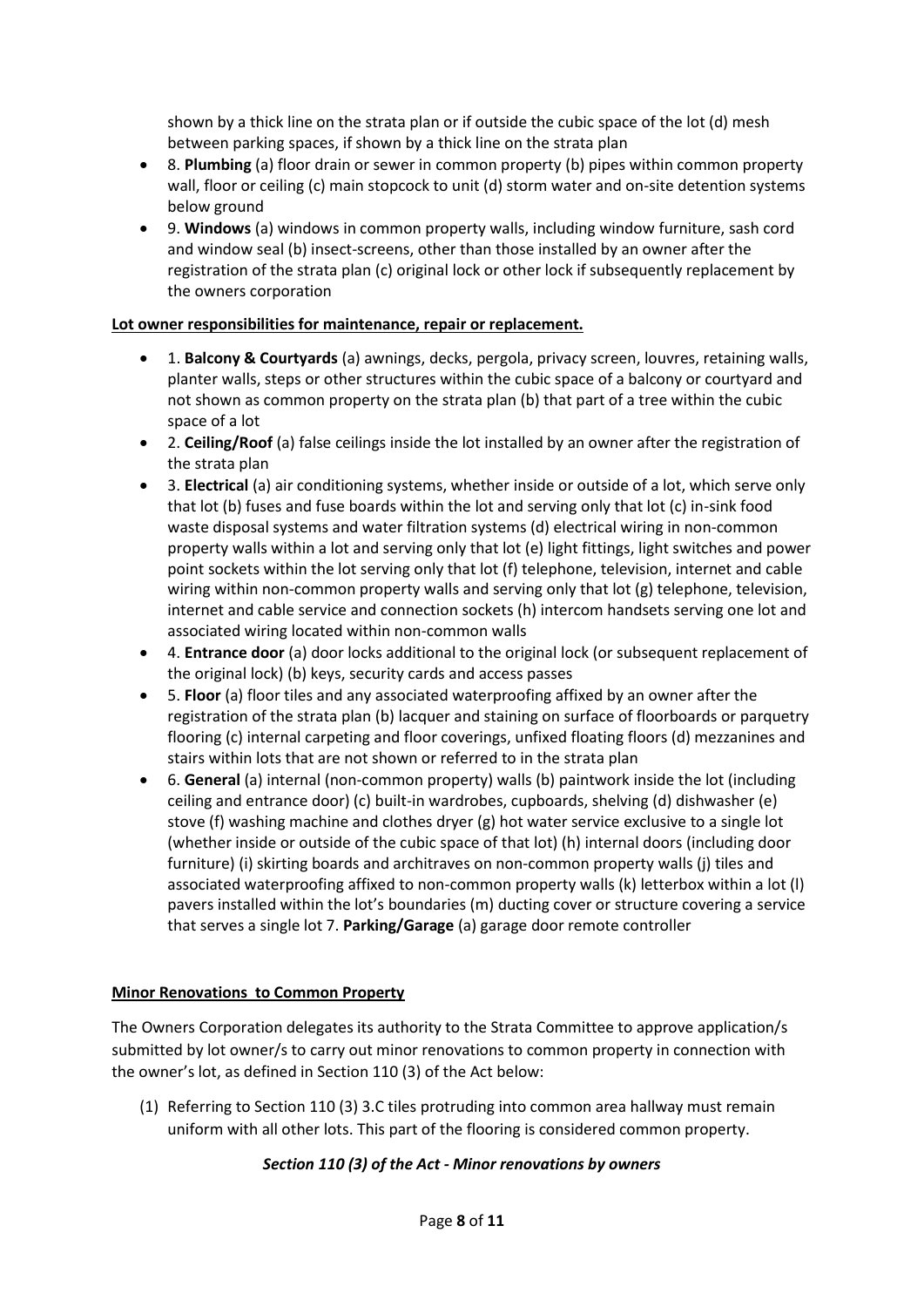*(1) The owner of a lot in a strata scheme may carry out work for the purposes of minor renovations to common property in connection with the owner's lot with the approval of the owners corporation given by resolution at a general meeting. A special resolution authorising the work is not required.* 

*(2) The approval may be subject to reasonable conditions imposed by the owners corporation and cannot be unreasonably withheld by the owners corporation.* 

*(3) "Minor renovations" include but are not limited to work for the purposes of the following:* 

- *a) renovating a kitchen,*
- *b) changing recessed light fittings,*
- *c) installing or replacing wood or other hard floors,*
- *d) installing or replacing wiring or cabling or power or access points,*
- *e) work involving reconfiguring walls,*
- *f) any other work prescribed by the regulations for the purposes of this subsection.*

*(4) Before obtaining the approval of the owners corporation, an owner of a lot must give written notice of proposed minor renovations to the owners corporation, including the following:* 

- *a) details of the work, including copies of any plans,*
- *b) duration and times of the work,*
- *c) details of the persons carrying out the work, including qualifications to carry out the work,*
- *d) arrangements to manage any resulting rubbish or debris.*

*(5) An owner of a lot must ensure that:* 

- *a) any damage caused to any part of the common property by the carrying out of minor renovations by or on behalf of the owner is repaired, and*
- *b) the minor renovations and any repairs are carried out in a competent and proper manner.*

*(6) The by-laws of a strata scheme may provide for the following:* 

- *a) additional work that is to be a minor renovation for the purposes of this section,*
- *b) permitting the owners corporation to delegate its functions under this section to the strata committee.*

*(7) This section does not apply to the following work:* 

- *a) work that consists of cosmetic work for the purposes of section 109,*
- *b) work involving structural changes,*
- *c) work that changes the external appearance of a lot, including the installation of an external access ramp,*
- *d) work involving waterproofing,*
- *e) work for which consent or another approval is required under any other Act,*
- *f) work that is authorised by a by-law made under this Part or a common property rights bylaw,*
- *g) any other work prescribed by the regulations for the purposes of this subsection.*

*(8) Section 108 does not apply to minor renovations carried out in accordance with this section. Section 132 enables rectification orders to be made against owners of lots for damage caused by work done by owners.*

# **Changes and/or Additions to the Common Property**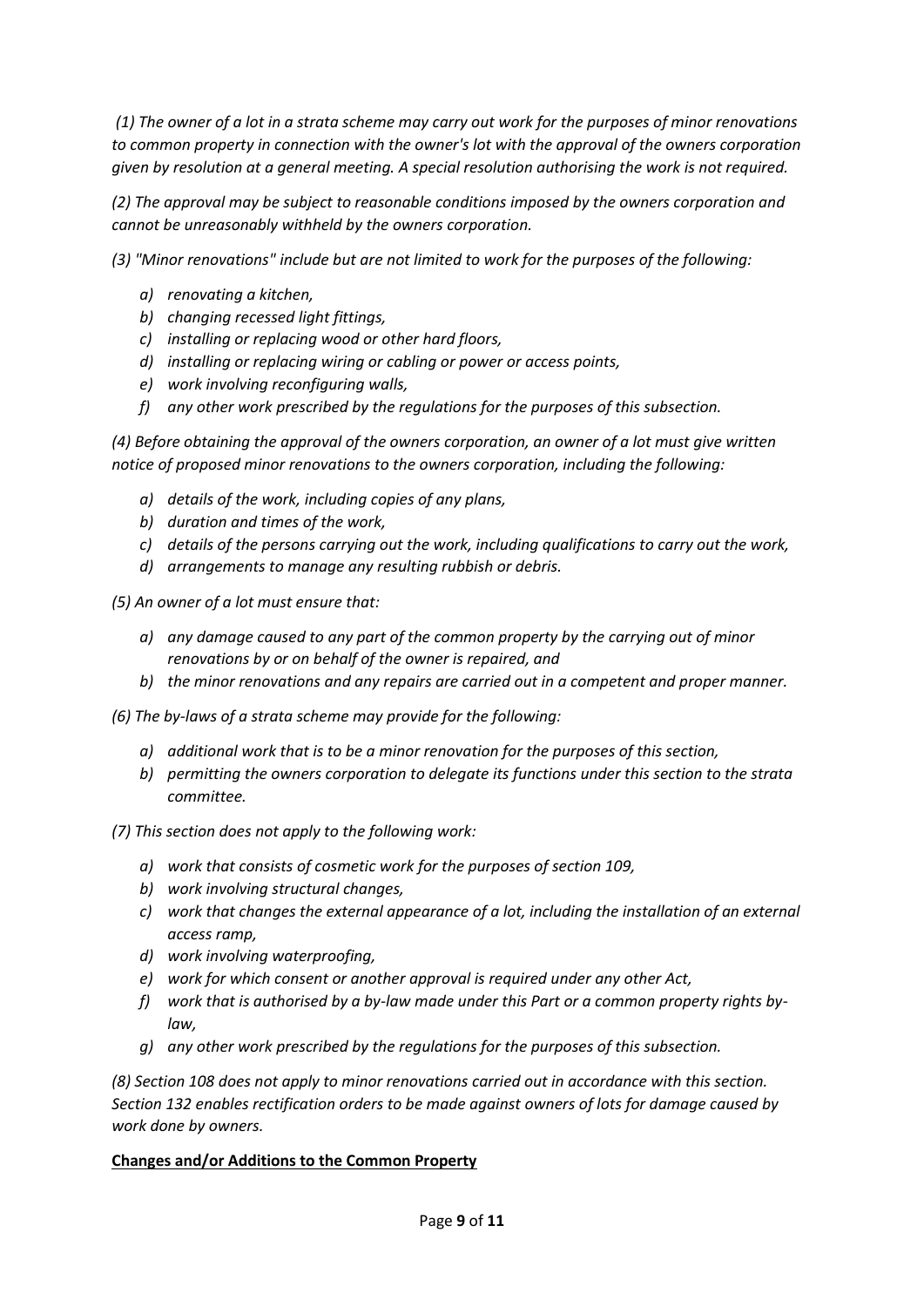(1) All changes being done to the common property, whether it be included in the Common Property Maintenance Schedule or not, needs to be consented to by the Owners Corporation or by the Strata Committee where the proper delegation has been given via either the Act or a Special By-law.

(2) A Lot Owner must give at least **15 working days** written notice to the Strata Manager and the Strata Committee of the proposed works; and

(3) Lot Owners wishing to make changes to the common property, whether it be internal to the lot, external to the lot or visibly internal and /or external to the lot must seek permission from the Owners Corporation, and be granted consent and approval before commencing any works, apart from those which are deemed cosmetic works, which are defined in this by-law.

# **(1) Cosmetic Works:**

(a) The owners corporation may add to the definition of cosmetic works from time to time by circulation of written notification to all Owners

(b) Cosmetic Works means cosmetic works as defined from time to time in the Strata Schemes Management Act 2015 and associated Regulations,

(c) A Lot Owner may carry out Cosmetic Works to their lot without consent of the Owners Corporation, only when those cosmetic works affect only the interior of the lot and are not visible from any part external to the lot.

(d) Where Cosmetic Works are proposed to be carried out that are visible from any aspect that is external to the Lot, the Lot Owner must seek formal permission from the Strata Committee as per Appearance of the Lot, and in this instance By-Law 12 will have overarching authority over the proposed works.

(2) To facilitate the consideration of any changes to the common property as specified in the Act, Lot Owners wishing to gain permission must first write to the Strata Manager at least **15 working days** before the proposed commencement of any works, advising the type of works being considered and if necessary complete any forms or requests for information asked for by the Strata Manager.

(3) Where necessary and once all the necessary and requested information has been provided to the Strata Manager the Strata Committee will convene a meeting and deliberate the request and determine the category of the works (cosmetic, minor, major). The Strata Committee will issue a written response, inclusive of any specifications, conditions and consent given to the proposed works; and in keeping with By-Law 21 (check moving of furniture may approve Minor Renovation Works.

(4) For any works being requested by a Lot Owner to be deemed consented to and authorised the Lot Owner must agree to the terms and conditions of the consent authorisation letter and in so doing sign and return a copy of that letter to the Strata Manager, at least **5 working days** before the proposed work commences.

# **(4) Before commencement of any Major Works (which includes waterproofing), the Owner must:**

(1) Provide a complete proposal concerning the Major Works including but not limited to:

a) plans and specifications of the proposed works, including details of the pre-existing plans;